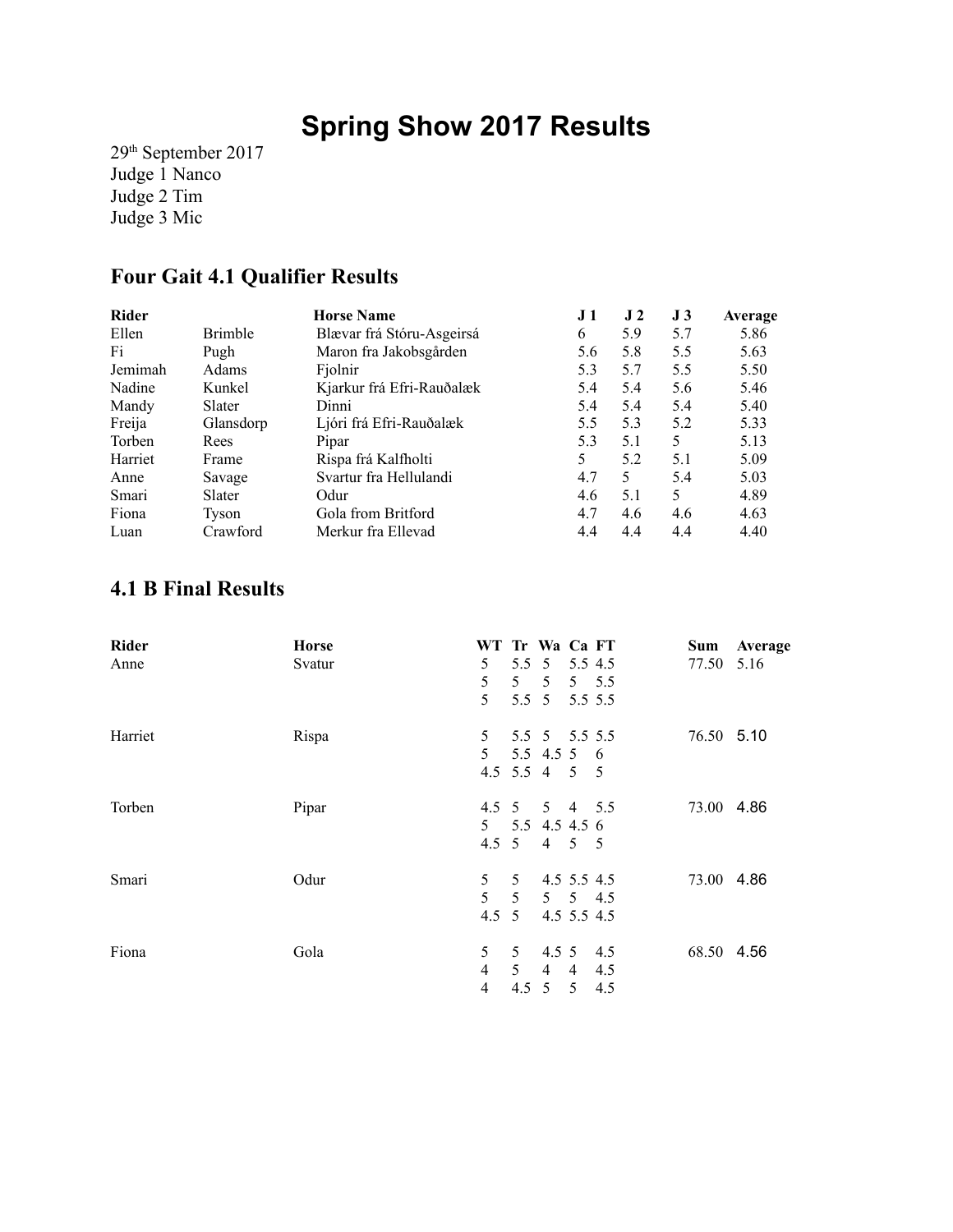### **4.1 A Final Results**

| Rider   | <b>Horse</b> | WT Tr Wa Ca FT                 |                                                       |                        |   |            | Sum Average |
|---------|--------------|--------------------------------|-------------------------------------------------------|------------------------|---|------------|-------------|
| Ellen   | Blaevar      | 6<br>5.5 5.5 5.5 6<br>6        | 5.5 6 6 6                                             | $6\quad 5.5\ 6\quad 6$ | 6 | 87.50 5.83 |             |
| Jemimah | Fjolnir      | 5<br>5<br>5 <sup>1</sup>       | 6 7.5 6 5<br>$6$ $6.5$ 5.5 5.5<br>5.5 6.5 6 6.5       |                        |   | 87.50 5.83 |             |
| Nadine  | Kjarkur      | 5.5 6 5.5 6 6<br>5.5 6 5.5 6 6 | 5.5 6                                                 | $5 \t 5.5 \t 6$        |   | 86.00 5.73 |             |
| Anne    | Svalur       | 5.5 5.5 5.5 6 6                | 5.5 5.5 5 5.5 5.5<br>5.5 5.5 5.5 6.5 6                |                        |   | 84.50 5.63 |             |
| Fi      | Maron        | 5.5 6 5 5.5 6                  | $5$ $5.5$ $5$ $5.5$ 6<br>5.5 6 4.5 6 7                |                        |   | 84.00 5.60 |             |
| Mandy   | Dinni        | 6                              | 5.5 5.5 5.5 5<br>5.5 5.5 5 6 5.5<br>5.5 5 5.5 5.5 5.5 |                        |   | 82.00 5.47 |             |

*1*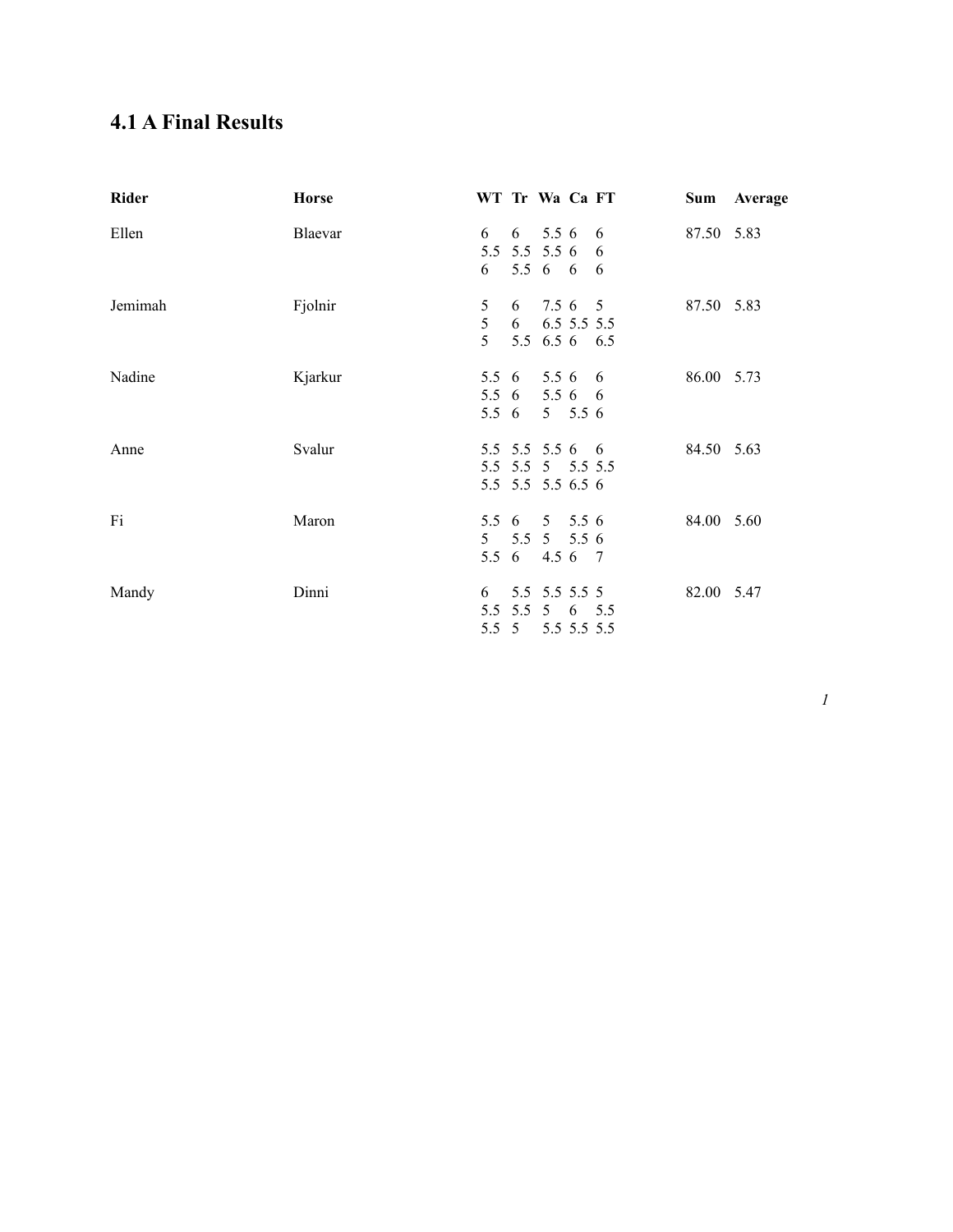# **Group 4 Gait Beginners Qualifier Results**

|            | <b>Horse Name</b>       | J 1                  | J <sub>2</sub> | J <sub>3</sub> | Average |
|------------|-------------------------|----------------------|----------------|----------------|---------|
| Bye        | Lois from Siamber Wen   | Beg $4.5$            | 4.5            | 4.1            | 4.36    |
| Evans      | Jandi                   | 4.3<br>Beg           | 4.1            | 4.1            | 4.16    |
| Richards   | Ara from Bridford       | Beg 4                | 4.4            | 4              | 4.13    |
| Holland    | Svipur from Siamber Wen | 3.5<br>Beg           | 3.8            | 3.3            | 3.53    |
| Day        | Glowie                  | 2.9<br>Beg           | 2.7            | 3.1            | 2.90    |
| Laker      | Oðinn from Ampfield     | 2.8<br>Beg           | 2              | 2.8            | 2.53    |
| Guenigault | Lina from Siamber Wen   | Beg $2.4$            | 2.3            | 2.6            | 2.43    |
| Richards   | Dana frá Blaengwen      | $\text{Beg} \quad 2$ | 2              | 1.8            | 1.93    |
|            |                         |                      |                |                |         |

# **Group 4 Gait Beginners Final Results**

| Rider        | <b>Horse</b> |                |                  | Tö Tr W C             |                | Sum   | Average |
|--------------|--------------|----------------|------------------|-----------------------|----------------|-------|---------|
| Martine      | Louis        |                | 4.5 4.5 5        |                       | 4.5            | 56.00 | 4.67    |
|              |              | 4.5            | 5 <sup>5</sup>   | $\overline{5}$        | 4.5            |       |         |
|              |              | 5 <sup>5</sup> | $4.5 \quad 5$    |                       | $\overline{4}$ |       |         |
| Catherine    | Sveipur      | 5              |                  | $3.5 \quad 5$         | 3.5            | 49.00 | 4.08    |
|              |              | 5              | 1                | 4.5                   | $\overline{4}$ |       |         |
|              |              | 5              |                  | $3.5 \quad 5 \quad 4$ |                |       |         |
| Daisy        | Ara          | $\overline{c}$ | 5 <sup>5</sup>   | 5 <sup>7</sup>        | $\overline{4}$ | 48.50 | 4.04    |
|              |              | $\overline{3}$ |                  | 4.5 4.5 4.5           |                |       |         |
|              |              | $\overline{3}$ | $\mathbf{3}$     | 5 <sup>5</sup>        | $\overline{5}$ |       |         |
| Charlie      | Glowie       | $\overline{4}$ | $\overline{4}$   | $\overline{4}$        | $\overline{3}$ | 46.50 | 3.88    |
|              |              | $\overline{4}$ | $\overline{4}$   | $4.5 \quad 3$         |                |       |         |
|              |              | $\overline{4}$ | 4.5              | $4\quad 3.5$          |                |       |         |
| Gareth       | Jandi        | 4.5            | $\overline{4}$   | 4.5 4                 |                | 43.00 | 3.58    |
|              |              |                | $4.5 \quad 0$    | $5\quad 4$            |                |       |         |
|              |              | $\overline{4}$ | $\overline{0}$   | 4.5 4                 |                |       |         |
| <b>Barry</b> | Odin         | 5              | $\mathbf{0}$     | 3 <sup>7</sup>        | $\overline{4}$ | 36.00 | 3.00    |
|              |              | 5              | $\boldsymbol{0}$ | $2.5$ 4               |                |       |         |
|              |              | 5              | $\boldsymbol{0}$ | $3.5 \quad 4$         |                |       |         |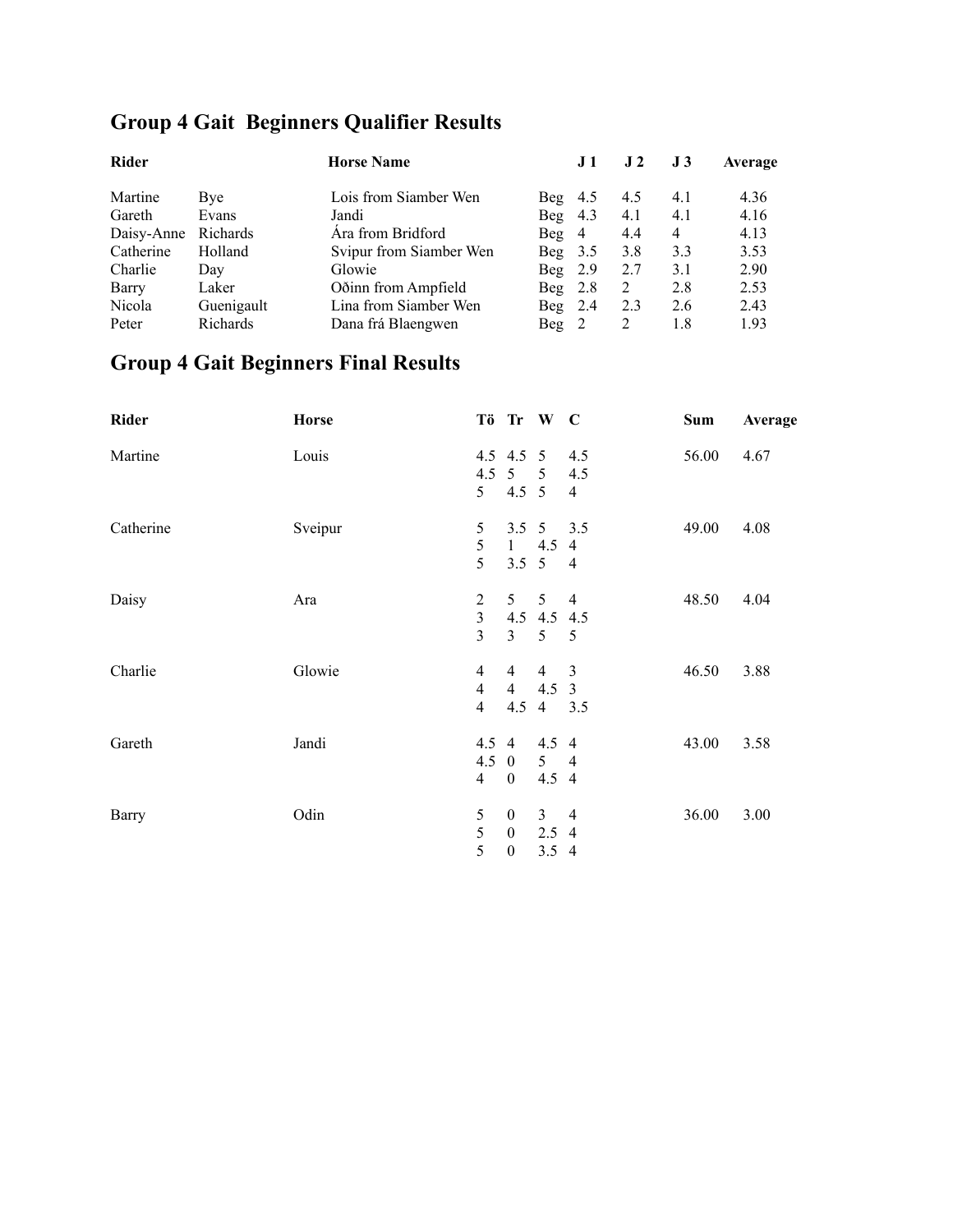### **Group 4 Gait Intermediate Qualifier Results**

| <b>Rider</b> |            | <b>Horse Name</b>          | J <sub>1</sub> | J <sub>2</sub> | J3  | Average |
|--------------|------------|----------------------------|----------------|----------------|-----|---------|
| Phillipa     | Pringle    | Sokkull fra Efri Raudalaek | Int R $5.3$    | 5.1            | 5.3 | 5.23    |
| Janice       | Hutchinson | Broddi fra Hoff 1          | Int L $5.4$    | 5.3            | 5   | 5.23    |
| Peter        | Heathcote  | Svali from Tockholes       | -5<br>Int.     | 5.             | 4.6 | 4.86    |
| Crissie      | Edwards    | Kvika                      | Int L $4.5$    | 4.9            | 4.8 | 4.73    |
| Helena       | Levett     | Bruni of Mill Lane         | Int R $4.9$    | 4.8            | 4.5 | 4.73    |
| Elen         | Knight     | Tigull fra Efri Pvera      | Int L $4.6$    | 4.4            | 4.9 | 4.63    |
| Peter        | Richards   | Fjalar                     | Int L $5.1$    | 3.8            | 5   | 4.63    |
| Luan         | Crawford   | Bjort fra Gotu             | Int L $4.4$    | 4.4            | 4.5 | 4.43    |
| Kath         | Heathcote  | Svipur from caehaf         | Int L $4.1$    | 3.7            | 4.1 | 3.96    |
| Ruth         | Colwill    | Solvi                      | Int R $4.1$    | 4.2            | 3.6 | 3.96    |

### **Group 4 Gait Intermediate Final Results**

| <b>Horse</b> |                |                     |                                                                        |                                             | Sum                                                                                                                                                                                                                                           | Average |
|--------------|----------------|---------------------|------------------------------------------------------------------------|---------------------------------------------|-----------------------------------------------------------------------------------------------------------------------------------------------------------------------------------------------------------------------------------------------|---------|
| Soklull      |                |                     |                                                                        |                                             | 64.50                                                                                                                                                                                                                                         | 5.38    |
|              |                |                     |                                                                        |                                             |                                                                                                                                                                                                                                               |         |
| Kvika        | 5              | 5                   | 5                                                                      | 5                                           | 60.00                                                                                                                                                                                                                                         | 5.00    |
|              | $\overline{5}$ | 5 <sup>5</sup>      |                                                                        |                                             |                                                                                                                                                                                                                                               |         |
| Svali        |                |                     | 5                                                                      | 5                                           | 59.00                                                                                                                                                                                                                                         | 4.92    |
|              |                |                     |                                                                        |                                             |                                                                                                                                                                                                                                               |         |
| <b>Bruni</b> |                |                     |                                                                        |                                             | 58.50                                                                                                                                                                                                                                         | 4.88    |
|              |                |                     |                                                                        |                                             |                                                                                                                                                                                                                                               |         |
| Fjalar       | 5              | $\overline{4}$      |                                                                        |                                             | 58.00                                                                                                                                                                                                                                         | 4.83    |
|              | 5              | $\overline{4}$      |                                                                        | 5                                           |                                                                                                                                                                                                                                               |         |
|              | 5              | 5 <sup>5</sup>      |                                                                        |                                             | 55.50                                                                                                                                                                                                                                         | 4.63    |
|              |                |                     |                                                                        |                                             |                                                                                                                                                                                                                                               |         |
|              | Tigull         | $\overline{5}$<br>5 | $4.5 \t5$<br>$4.5 \t5$<br>$4.5 \quad 5$<br>$\overline{4}$<br>$4.5 \t5$ | 5 <sup>5</sup><br>4.5 $5$<br>$\overline{4}$ | Tö Tr W C<br>5.5 5.5 5 5.5<br>5.5 5.5 4.5 6<br>5.5 5.5 5 5.5<br>$5\quad 5$<br>$5\quad 5$<br>4.5 5 5 5<br>$5.5\ 5$<br>$5 \t 4.5$<br>4.5 5 5.5 5<br>$5\quad 5$<br>$5.5\ 5$<br>5 <sup>5</sup><br>64.5<br>$4.5 \quad 5$<br>4.5 4.5 4.5 4.5<br>4.5 |         |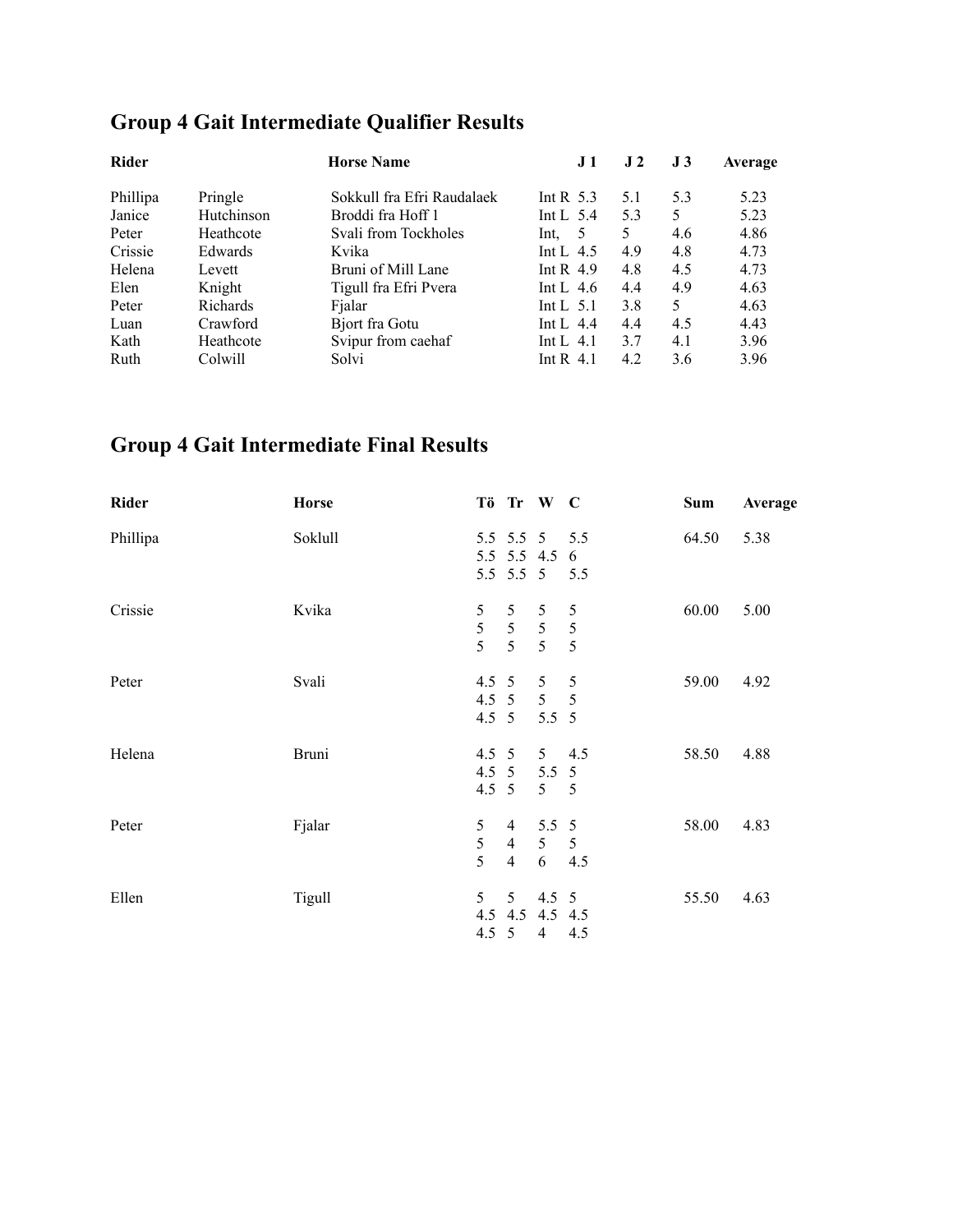### **Five Gait 5.1 Qualifier Results**

| <b>Rider</b> |              | <b>Horse Name</b>    | .I 1 | $\bf J$ 2 | J3  | Average |
|--------------|--------------|----------------------|------|-----------|-----|---------|
| Mike         | <b>Adams</b> | Kapteinn             | h    | 5.6       | 5.6 | 5.73    |
| Jemimah      | Adams        | Hafeti               | 5.6  | 54        | 5.6 | 5.53    |
| Smari        | Slater       | Venja Fra Grund      | 5.6  | 49        |     | 5.16    |
| Robyn        | Phillpott    | Breki frá NeðraöSeli | 49   | 4.6       | 4.7 | 4.73    |
| Natalie      | Dingle       | Vinur from Bridford  | 33   | 29        | 33  | 3.16    |

#### **5.1 A Final Results**

| <b>Rider</b> | <b>Horse</b> | Tö          |   | Tr Wa Ca Pa                     |            | Sum         | Average |
|--------------|--------------|-------------|---|---------------------------------|------------|-------------|---------|
| Smari        | Venja        |             |   | 5 5.5 6 5 7                     |            | 120.50 5.74 |         |
|              |              |             |   | 5.5 5 5 5 6.5                   |            |             |         |
|              |              |             |   | 6 5 6                           | $5 \t 6.5$ |             |         |
| Jemimah      | Hafeti       |             |   | $6.5 \t6 \t5.5 \t3 \t5.5$       |            | 113.00 5.38 |         |
|              |              |             |   | $5\quad 6\quad 5\quad 3\quad 6$ |            |             |         |
|              |              |             |   | 5.5 5.5 6                       | $5 \t 5.5$ |             |         |
| Natalie      | Vinur        |             |   | 5.5 4.5 5 5 0                   |            | 83.00       | 3.95    |
|              |              |             |   | 4.5 $5.5$ 5                     | 6 0        |             |         |
|              |              | $5^{\circ}$ | 5 | 5.5 5.5 3                       |            |             |         |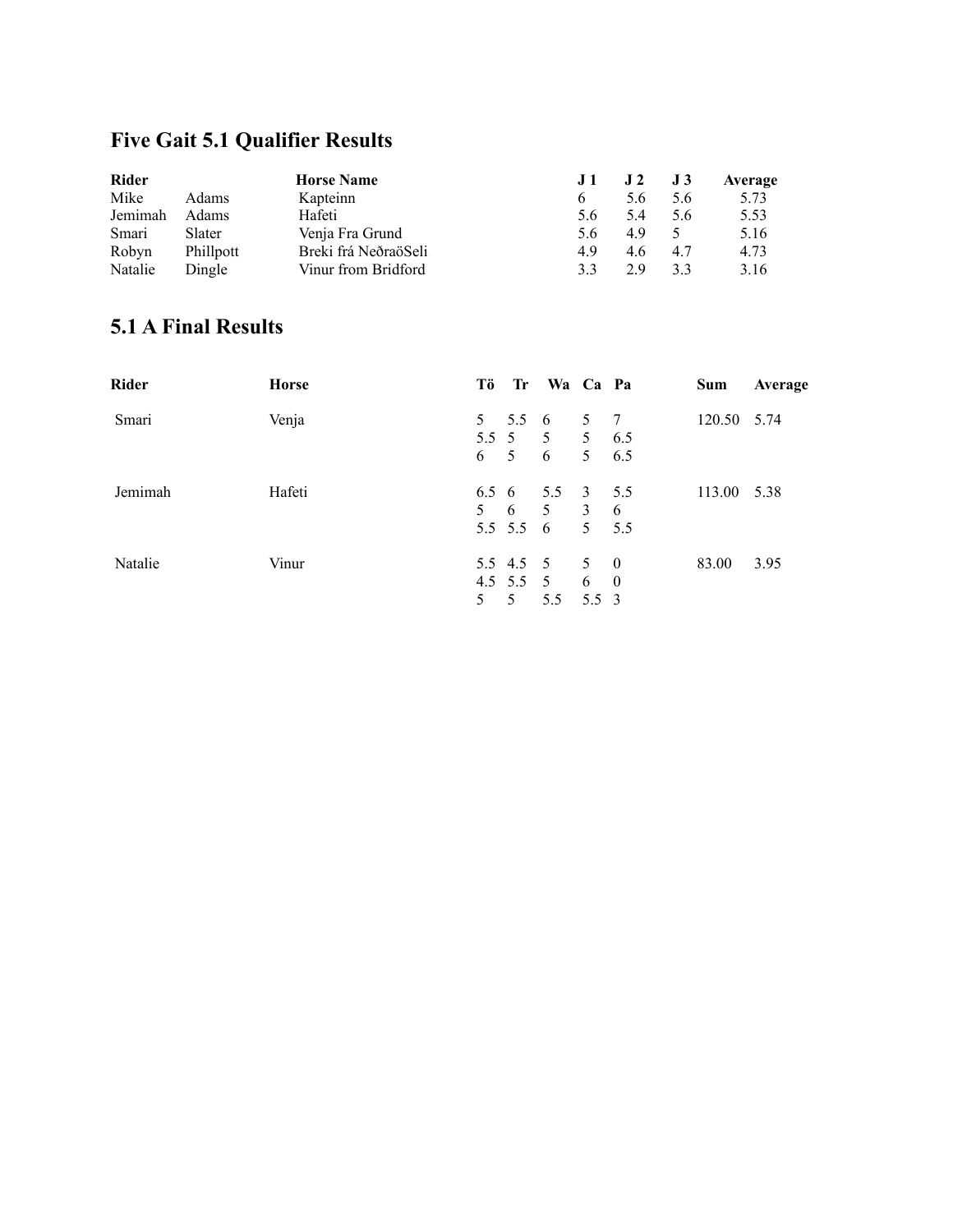# **Beginners Tölt Results**

| <b>Rider</b> |          | <b>Horse Name</b>   | J1  | $J2$ $J3$ |     | Average |
|--------------|----------|---------------------|-----|-----------|-----|---------|
| Debbie       | Ede      | Assa frá Aðalbóli 1 |     |           | 4.8 | 5.03    |
| Imogen       | Cooper   | Balthazar           |     | 4.6       |     | 4.96    |
| Barry        | Laker    | Oðinn from Ampfield | 4.8 | 3.5       | 4.8 | 4.36    |
| Charlie      | Dav      | Glowie              | 3.5 | 4.1       | 3.8 | 3.8     |
| Daisy-       | Richards | Ara                 | 35  |           | 2.5 | 2.5     |

# **Beginners Tölt A Final Results**

| <b>Rider</b> | <b>Horse</b> | L.                                                 | $\overline{\mathbf{R}}$                            | Sum        | Average |
|--------------|--------------|----------------------------------------------------|----------------------------------------------------|------------|---------|
| Imogen       | Balthasar    | $4.5$ $4.5$<br>$5.5\ 5$<br>5                       | $\overline{5}$                                     | 29.50 4.92 |         |
| Barry        | Odinn        | 5 <sup>5</sup><br>4.5 4.5<br>5 <sup>1</sup>        | $\overline{4}$<br>5                                | 28.00 4.67 |         |
| Debby        | Assa         | $4.5$ $4.5$<br>5 <sup>5</sup><br>4.5 4.5           | 4.5                                                | 27.50 4.58 |         |
| Charlie      | Glowie       | $\overline{4}$<br>$\overline{4}$<br>$\overline{4}$ | $\overline{4}$<br>$\overline{4}$<br>$\overline{4}$ | 24.00 4.00 |         |
| Daisy        | Ara          | $\mathfrak{Z}$<br>$\overline{3}$<br>3.5            | $\mathfrak{Z}$<br>$\mathfrak{Z}$<br>$\overline{3}$ | 18.50 3.08 |         |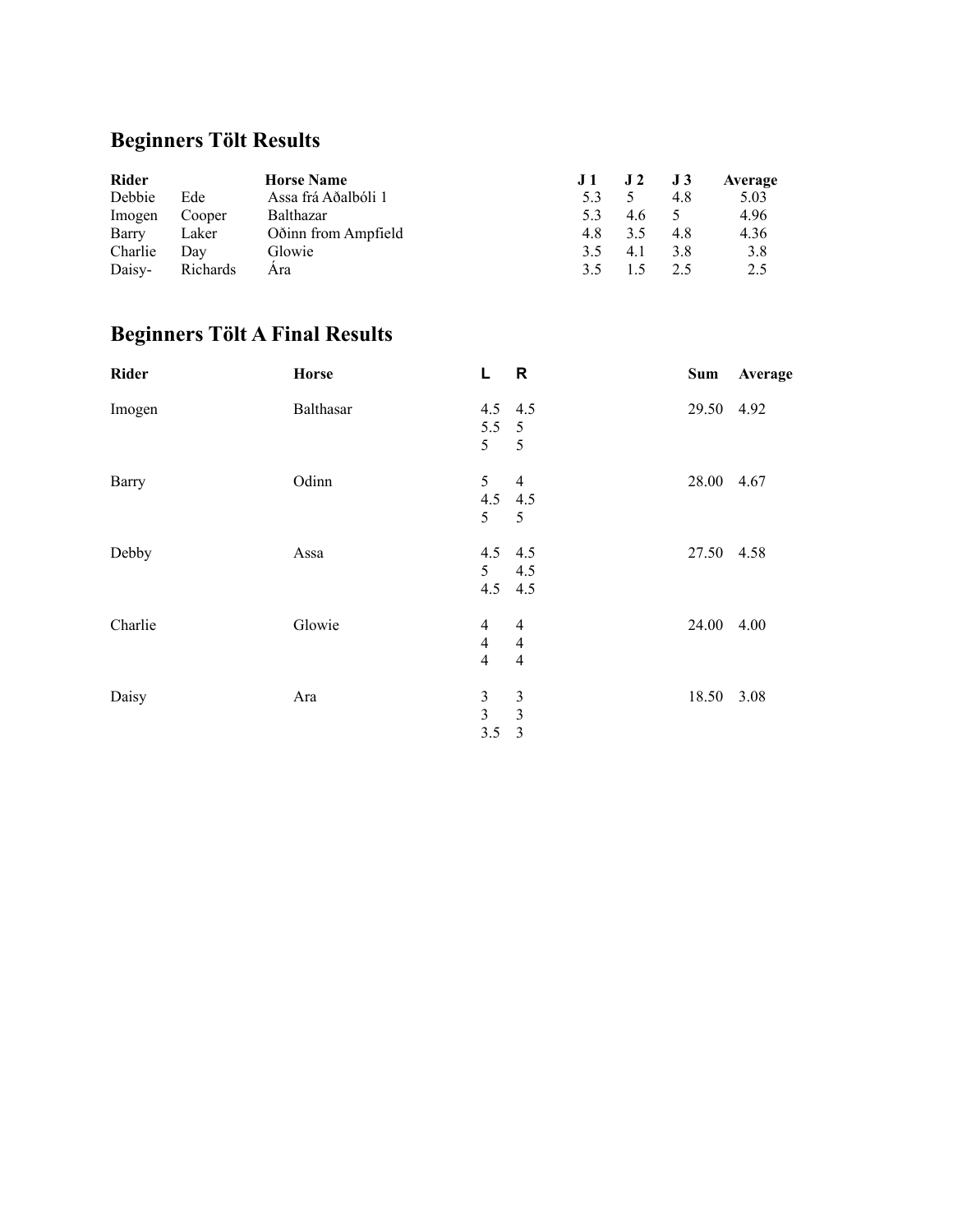#### **Tölt T2 Qualifier Results**

| <b>Rider</b> |                       | <b>Horse Name</b>               |        | J 1 | J <sub>2</sub> | J 3 | Average |
|--------------|-----------------------|---------------------------------|--------|-----|----------------|-----|---------|
| Jemimah      | <b>Adams</b>          | Draupnir frá Vallanesi          | Single | 6.3 | 5.9            | 6.1 | 6.10    |
| Freija       | Glansdorp             | Ljóri frá Efri-Rauðalæk         | single | 6.1 | 5.5            | 5.5 | 5.69    |
| Janice       | Hutchinson Gulltopper |                                 | Single | 5.6 | 5.9            |     | 5.5     |
| Celia        |                       | Carlyon-Smit Magnus from Costow | Single | 5.4 | 4.9            | 4.5 | 4.93    |
| Fiona        | Tyson                 | Gola from Britford              | Single | 4.6 | 4.8            | 4.5 | 4.63    |

#### **T2 A Final Results**

| <b>Rider</b> | <b>Horse</b> | $\mathbf F$    | S              | L                | Sum   | Average |
|--------------|--------------|----------------|----------------|------------------|-------|---------|
| Jemimah      | Draupnir     | 6              | 6              | 7                | 77.50 | 6.46    |
|              |              | 6              | 6              | 6.5              |       |         |
|              |              | $6.5\;6$       |                | 7                |       |         |
| Freija       | Ljori        | 6              | 5.56           |                  | 71.50 | 5.96    |
|              |              |                | 6.5 6 6        |                  |       |         |
|              |              | 6              | $5.5\;6$       |                  |       |         |
| Fiona        | Gola         | $5.5 \quad 5$  |                | 5.5              | 61.50 | 5.13    |
|              |              | $4.5 \t5$      |                | 4.5              |       |         |
|              |              | $5.5\ 5$       |                | 5.5              |       |         |
| Celia        | Magnus       | $5.5\ 5$       |                | 5                | 60.50 | 5.04    |
|              |              | 5 <sup>5</sup> | 5 <sup>5</sup> | $\overline{5}$   |       |         |
|              |              | 5              | 5 <sup>5</sup> | 5                |       |         |
| Janice       | Gulltopper   | 6              | $5.5 \t0$      |                  | 41.50 | 3.46    |
|              |              | 6              | 6              | $\overline{3}$   |       |         |
|              |              | 6              | 6              | $\boldsymbol{0}$ |       |         |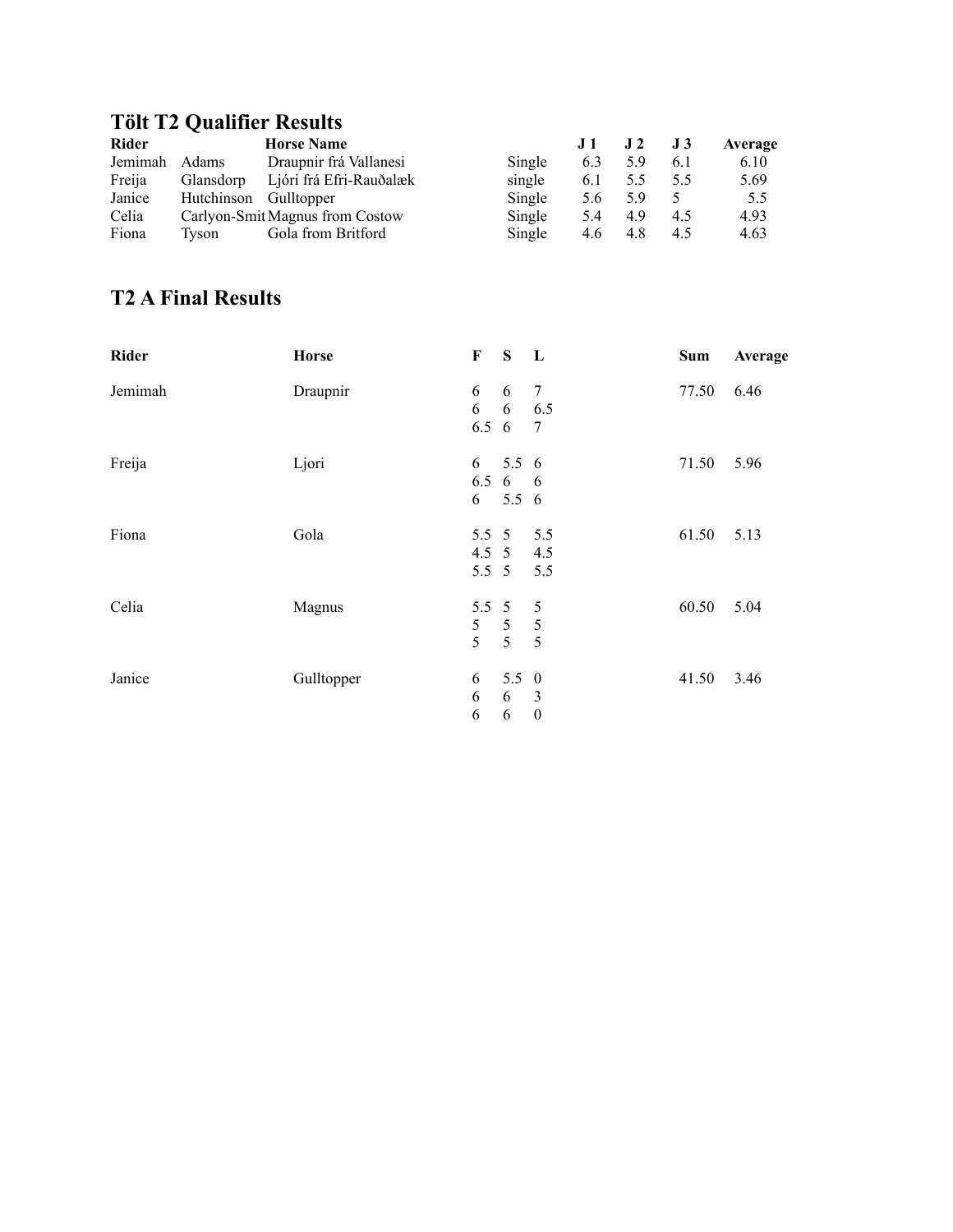# **T7 Qualifier Results**

| Rider     | <b>Horse Name</b> |                            | J 1 | J <sub>2</sub> | J <sub>3</sub> | Average |
|-----------|-------------------|----------------------------|-----|----------------|----------------|---------|
| Phillipa  | Pringle           | Sokkull fra Efri Raudalaek | 5.3 | 5.6            | 5.8            | 5.56    |
| Natalie   | Dingle            | Vinur from Bridford        | 5   | 4.5            | 5.5            | 5.00    |
| Catherine | Holland           | Svipur from Siamber Wen    | 5   | 5              | 5              | 5.00    |
| Crissie   | Edwards           | Kvika                      | 4.8 | 5              | 5              | 4.93    |
| Peter     | Richards          | Fjalar                     | 4.8 | $\overline{4}$ | 5              | 4.60    |
| Martine   | Bye               | Lois from Siamber Wen      | 4.5 | 5              | 4.3            | 4.60    |
| Luan      | Crawford          | Bjort fra Gotu             | 4.5 | 4.3            | 4.8            | 4.53    |
| Kath      | Heathcote         | Svipur from caehaf         | 4.3 | 4.5            | 4.5            | 4.43    |
| Peter     | Heathcote         | Svali from Tockholes       | 5   | 3.5            | 4.5            | 4.33    |
| Helena    | Levett            | Bruni of Mill Lane         | 4.5 | 4.5            | 4              | 4.33    |
| Ruth      | Colwill           | Solvi                      | 4   | 4.3            | $\overline{4}$ | 4.10    |
| Nicola    | Guenigault        | Jandi                      | 4.5 | 3.8            | 4              | 4.09    |
| Regina    | Andritter         | Nana                       | 4   | 4              | 3.5            | 3.83    |

# **Intermediate Group Tölt T7 B Final Results**

| Rider  | Horse         | S                                                  | $\mathbf{E}$                                       | Sum        | Average |
|--------|---------------|----------------------------------------------------|----------------------------------------------------|------------|---------|
| Luan   | <b>B</b> jort | 5 <sup>5</sup><br>4.5 4.5<br>$5.5 \t 5$            | $\overline{5}$                                     | 29.50 4.92 |         |
| Kath   | Sveipur       | $4.5 \quad 5$<br>$5\qquad 5$<br>4.5 4.5            |                                                    | 28.50 4.75 |         |
| Peter  | Svali         | $4.5 \quad 5$<br>5 <sup>5</sup><br>5               | 4.5<br>4.5                                         | 28.50 4.75 |         |
| Helena | <b>Bruni</b>  | 4.5 4.5<br>$4.5 \quad 4$<br>4.5 4.5                |                                                    | 26.50 4.42 |         |
| Ruth   | Solvi         | $\overline{4}$<br>$\overline{4}$<br>$\overline{4}$ | $\overline{4}$<br>$\overline{4}$<br>$\overline{4}$ | 24.00 4.00 |         |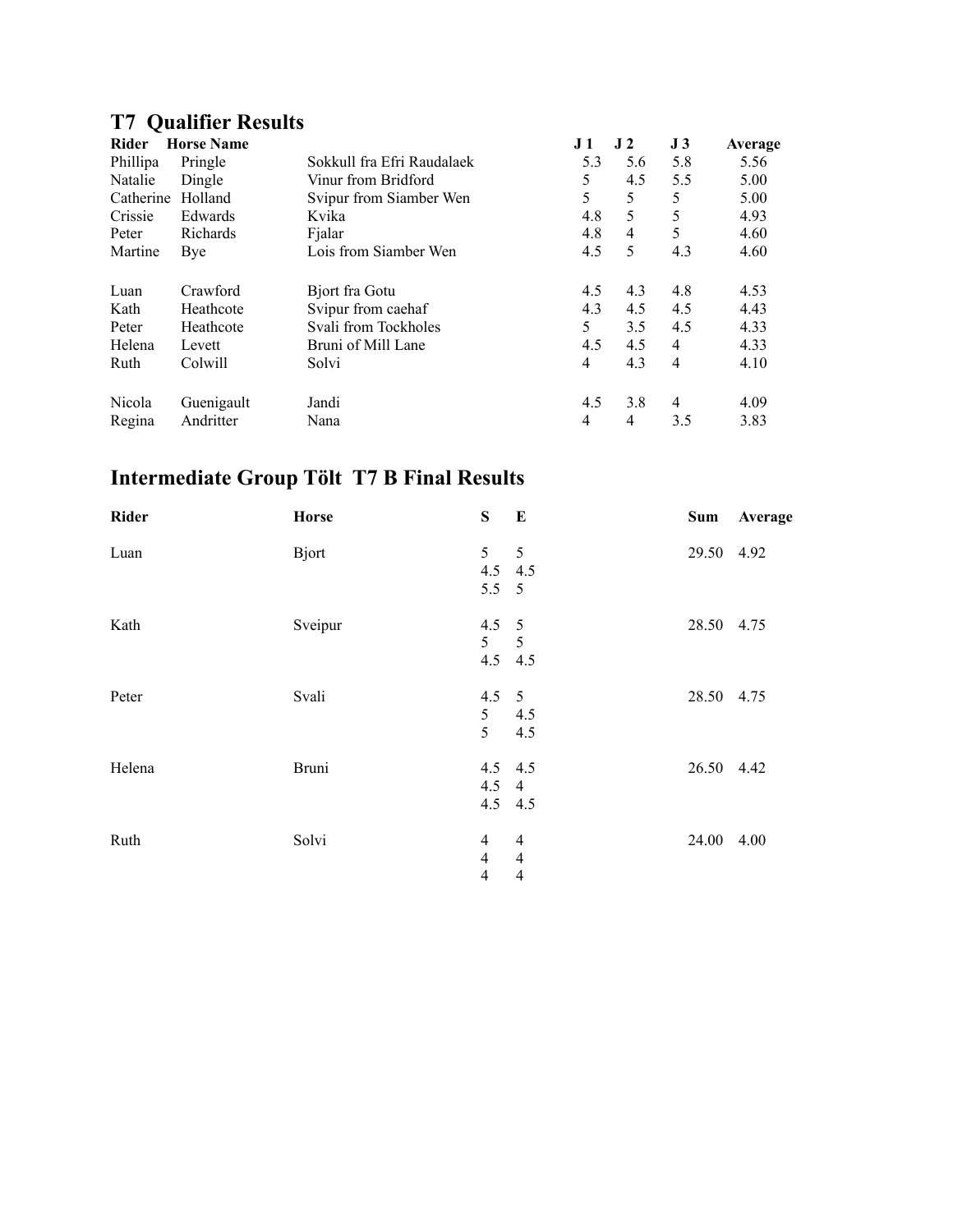| <b>Intermediate Group Tölt T7 A Final Final Results</b> |  |  |
|---------------------------------------------------------|--|--|
|                                                         |  |  |

| Rider<br>Phillipa | <b>Horse</b><br>Sokull | S<br>5.5 5.5<br>5.5 5.5<br>5.5 5.5      | $\bf{E}$                     | Sum<br>33.00 | Average<br>5.50 |
|-------------------|------------------------|-----------------------------------------|------------------------------|--------------|-----------------|
| Catherine         | Sveipur                | $\mathfrak s$<br>5<br>5.5               | 5<br>5<br>$5\overline{5}$    | 30.50 5.08   |                 |
| Crissie           | Kvika                  | 5<br>$rac{5}{5}$                        | 5<br>5<br>5                  | 30.00        | 5.00            |
| Natalie           | Vinur                  | 4.5<br>5.5 4.5<br>$4.5 \quad 5$         | 5                            | 29.00        | 4.83            |
| Peter Richards    | Fjalur                 | $4.5 - 5$<br>$4.5 - 5$<br>5             | $\mathfrak s$                | 29.00 4.83   |                 |
| Luan              | <b>Bjort</b>           | 5<br>4.5<br>5                           | 5<br>4.5<br>5                | 29.00        | 4.83            |
| Martine           | Lois                   | $\overline{4}$<br>4.5<br>$\overline{4}$ | 4.5<br>$\overline{4}$<br>4.5 | 25.50 4.25   |                 |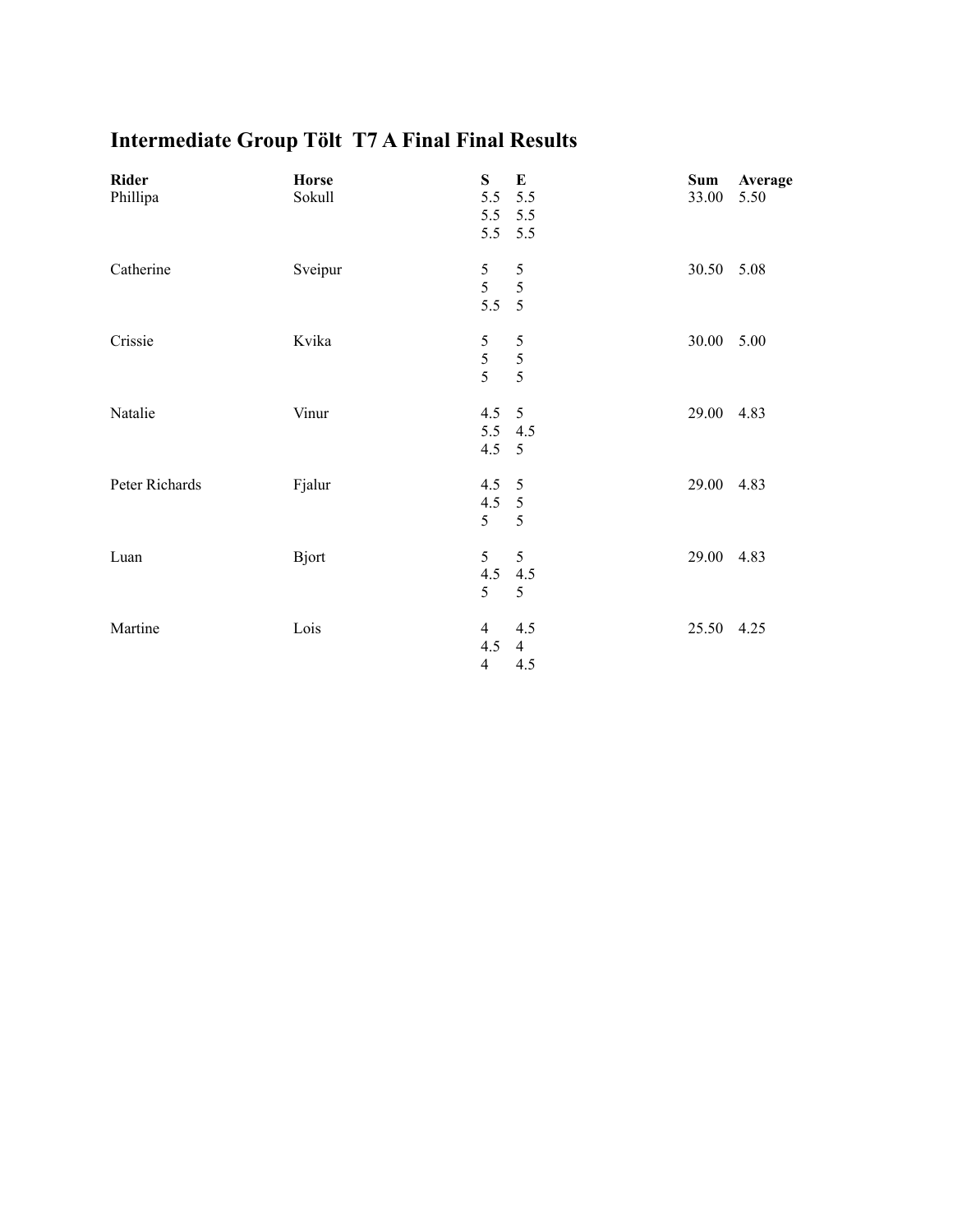### **Tölt T1 Qualifier Results**

| <b>Rider</b> |                | <b>Horse Name</b>         | J 1 | J <sub>2</sub> | J <sub>3</sub> | Average |
|--------------|----------------|---------------------------|-----|----------------|----------------|---------|
| Jemimah      | Adams          | Fjolnir                   | 6.2 | 5.3            | 6              | 5.83    |
| Nadine       | Kunkel         | Kjarkur frá Efri-Rauðalæk | 5.8 | 5.7            | 5.8            | 5.76    |
| Mandy        | Slater         | Dinni                     | 5.8 | 5.7            | 5.7            | 5.73    |
| Ellen        | <b>Brimble</b> | Blævar frá Stóru-Asgeirsá | 6   | 5.3            | 5.8            | 5.70    |
| Fi           | Pugh           | Maron fra Jakobsgården    | 5.7 | 5.3            | 5.7            | 5.56    |
| Torben       | Rees           | Pipar                     | 5.7 | 5.5            | 5.5            | 5.56    |
| Anne         | Savage         | Svartur fra Hellulandi    | 5.8 | 5              | 5.5            | 5.43    |
| Harriet      | Frame          | Rispa frá Kalfholti       | 5.5 | 5.3            | 5.3            | 5.36    |
| Luan         | Crawford       | Merkur fra Ellevad        | 5.2 | 5              | 5.2            | 5.13    |
| Robyn        | Philpott       | Tindur                    | 5   | 4.8            | 5.2            | 5       |
| Smari        | Slater         | Odur                      | 4.3 | 4.3            | 4.5            | 4.36    |

#### **T1 Final Results**

| <b>Rider</b> | <b>Horse</b> | W              | E            | F   | Sum   | Average |
|--------------|--------------|----------------|--------------|-----|-------|---------|
| Ellen        | Blaevar      | 6              | 6            | 6.5 | 55.50 | 6.17    |
|              |              | 6              | 6            | 6   |       |         |
|              |              | 6.5            | 6            | 6.5 |       |         |
| Mandy        | Dinni        | 6              | 6            | 6   | 55.00 | 6.11    |
|              |              | 6.5            | 6            | 6   |       |         |
|              |              | 6              | 6            | 6.5 |       |         |
| Fi           | Maron        | $5.5\;6$       |              | 6   | 55.00 | 6.11    |
|              |              |                | 5.5 6.5 6.5  |     |       |         |
|              |              | 6              | 6            | 7   |       |         |
| Nadine       | Kjarkur      |                | 5.5 6.5 6    |     | 53.50 | 5.94    |
|              |              | 6              | 5.5 6.5      |     |       |         |
|              |              | $5.5\;6$       |              | 6   |       |         |
| Anne         | Svartur      | 5.5 $6$        |              | 6.5 | 53.00 | 5.89    |
|              |              | 5 <sup>5</sup> | 5.5          | 6   |       |         |
|              |              | 6              | 6            | 6.5 |       |         |
| Torben       | Pipar        | 5              | $5.5\quad 6$ |     | 50.00 | 5.56    |
|              |              |                | $5.5 \t5.5$  | - 6 |       |         |
|              |              | $5.5\ 5$       |              | 6   |       |         |